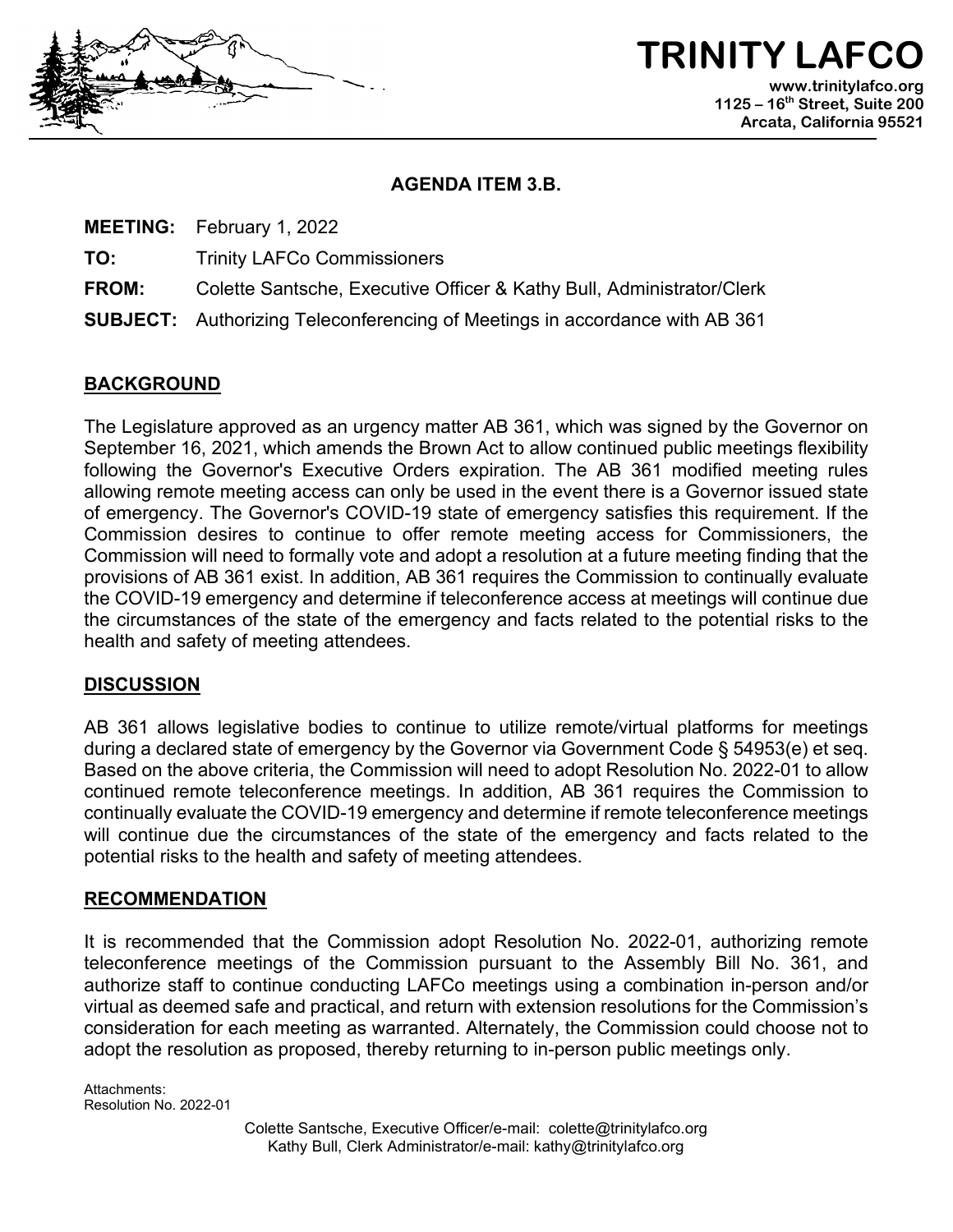# **TRINITY LAFCO**

**www.trinitylafco.org 1125 – 16th Street, Suite 200 Arcata, California 95521**

### **RESOLUTION NUMBER 2022-01**

## **DECLARING ITS INTENT TO CONTINUE REMOTE TELECONFERENCE MEETINGS DUE TO THE GOVERNOR'S PROCLAMATION OF STATE EMERGENCY AND STATE REGULATIONS RELATED TO PHYSICAL DISTANCING DUE TO THE THREAT OF COVID-19**

**WHEREAS,** the Trinity Local Agency Formation Commission, hereinafter referred to as the "Commission," is committed to preserving and promoting public access and participation in meetings of the Commission; and

**WHEREAS,** all meetings of Commission are open and public, as required by the Ralph M. Brown Act (Cal. Gov. Code 54950 – 54963), so that any member of the public may attend, participate, and observe the Commission conduct its business; and

**WHEREAS,** the Brown Act, Government Code section 54953(e), makes provisions for remote teleconferencing participation in meetings by members of a legislative body, without compliance with the requirements of Government Code section 54953(b)(3), subject to the existence of certain conditions; and

**WHEREAS,** a required condition is that a state of emergency is declared by the Governor pursuant to Government Code section 8625, proclaiming the existence of conditions of disaster or of extreme peril to the safety of persons and property within the state caused by conditions as described in Government Code section 8558; and

**WHEREAS,** such conditions now exist in the State, specifically, the Governor of the State of California proclaimed a state of emergency on March 4, 2020, related to the threat of COVID19, which remains in effect; and

**WHEREAS,** the proliferation of the Delta and Omicron variants of the virus continue to pose imminent risk to health and safety and directly impacts the ability of the public and the Commission to meet safely in person, accordingly, the Commission hereby recognizes the proclamation of state of emergency by the Governor of the State of California and the regulations of Cal/OSHA recommending physical distancing; and

**WHEREAS,** to allow for physical distancing and remote meeting attendance, the Commission does hereby find that the Commission shall conduct their meetings without compliance with paragraph (3) of subdivision (b) of Government Code section 54953, as authorized by subdivision (e) of section 54953, and that the Commission shall comply with the requirements to provide the public with access to the meetings as prescribed in paragraph (2) of subdivision (e) of section 54953.

#### **NOW THEREFORE, IT IS RESOLVED, DETERMINED AND ORDERED** as follows:

1. The Executive Officer is hereby authorized and directed to take all actions necessary to carry out the intent and purpose of this Resolution including, conducting open and public meetings of